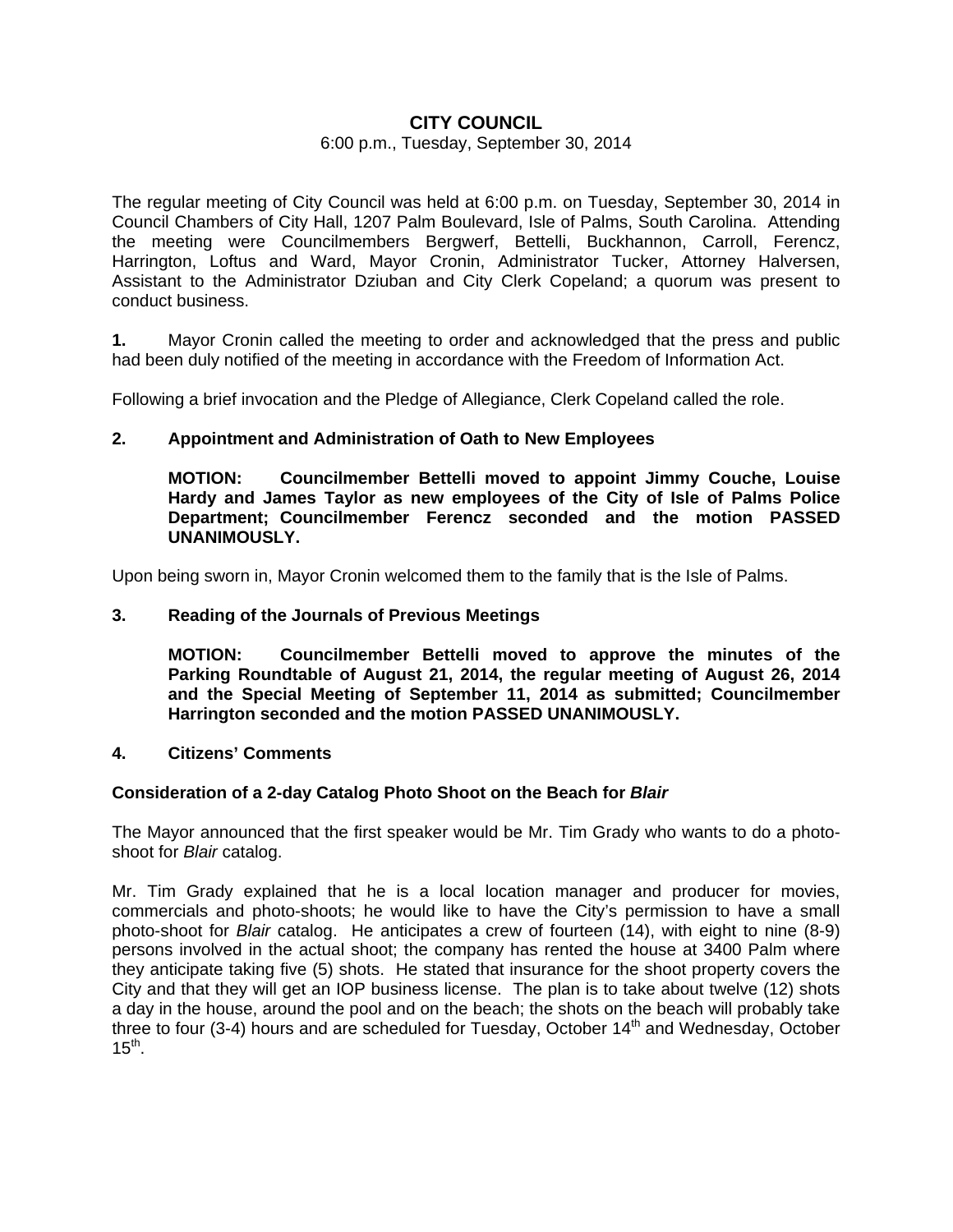City Council September 30, 2014 Page 2 of 13

Being unfamiliar with *Blair*, Mayor Cronin asked Mr. Grady to explain what he would be shooting, and the response was that the shoot would be of clothing for mature ladies; he added that it was very conservative.

### **MOTION: Councilmember Bettelli moved to approve a two-day (2-day) photo shoot on the beach in mid-October as a City-sponsored event; Mayor Cronin seconded and the motion PASSED UNANIMOUSLY.**

Mic Smith, who resides on 23<sup>rd</sup> Avenue, commented on Councilmember Ward's receipt of a warning citation for driving his golf cart on the sidewalk between 20<sup>th</sup> Avenue and Harris Teeter in the Island Center; he expressed the opinion that the laws need to be changed to allow people access to the island's grocery store legally via bicycle or golf cart out of the road and on the sidewalk. He suggested that the sidewalks be widened to accommodate golf carts and bicycles. Mr. Smith added that he has seen many kids riding their bicycles in the same area, which is safer than crossing Palm Boulevard, riding about half a block and crossing back over Palm to get a free cookie at Harris Teeter.

Assistant Dziuban moved to the podium and stated that she wanted to read a proclamation for Linda Lovvorn Tucker who was recognized recently by the International City Managers Association for dedicating thirty (30) years of her live in service to local governments. A copy is attached to the historical record of the meeting. Once read, Administrator Tucker received a standing ovation and a bouquet of flowers from the Mayor. She stated that "it has been a ton of fun and hopefully a ton of fun for a long time to come;" she also thanked everyone for the recognition.

## **5. Reports from Standing Committees**

## **A. Ways and Means Committee**

From the meeting of September 23<sup>rd</sup>, Mayor Cronin reported that the first order of business had been a short presentation from Liollio regarding the estimated costs for new public restrooms; the cost estimates are as follows:

|  | Existing site on Front Beach | \$1,111,456 |
|--|------------------------------|-------------|
|--|------------------------------|-------------|

**Municipal Parking Lot** 998,838

The Committee voted unanimously to temporarily suspend activities with Liollio and to approach Charleston County Council about funding for the project since the public restrooms are used primarily by daily visitors to the beach who are residents of communities in Charleston County, not island residents.

The Treasurer's financial reports were through August 31, 2014, or two (2) months into the fiscal year; therefore, the target for expenditures was seventeen percent (17%). General Fund revenues were eight percent (8%) collected, and General Fund expenditures were thirteen percent (13%) of budget. For the tourism funds, Municipal Accommodations Taxes were less than last year for the month of August by one percent (1%), and Hospitality Taxes were up ten percent (10%) through two (2) months of FY15. In projects status, the City expended thirty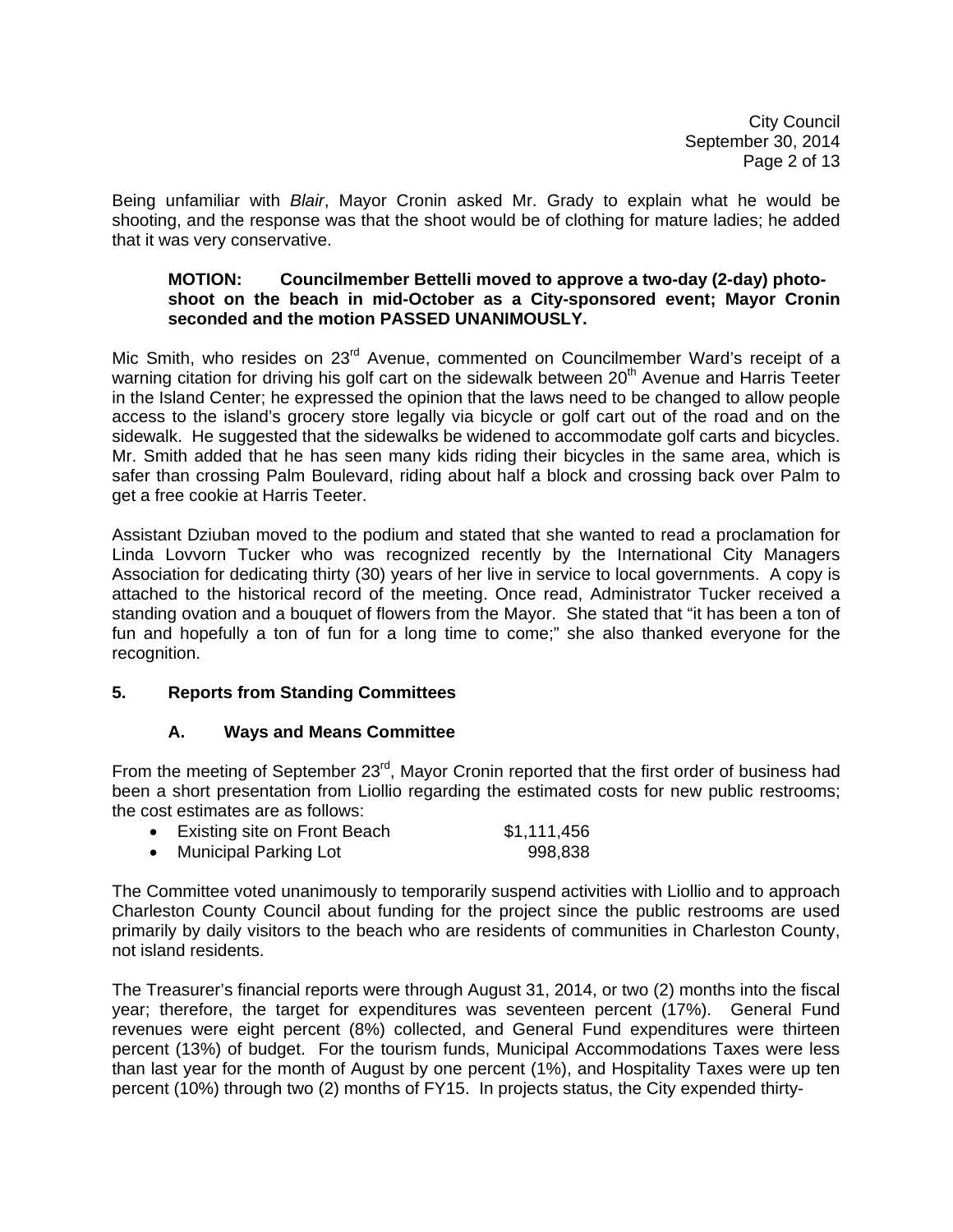seven thousand eight hundred dollars (\$37,800) to Stantec on the parking and wayfinding contract.

Mayor Cronin digressed to inform those attending the meeting that the City would hold a public hearing on parking at 6:00 p.m., Thursday, October 2<sup>nd</sup> at the Recreation Center.

Also discussed was the shoal management project that is still scheduled to begin in early November, and a question was posed regarding the "ghost seawall" that remains in place and is going through the legal process. The Mayor assured those present that the City would not execute the shoal management project in that area as long as the wall is on the beach.

In addition, the Treasurer reported that the City concluded FY14 with a positive net result of three hundred ninety thousand four hundred fourteen dollars (\$390,414); after discussion the Committee agreed to transfer fifty thousand dollars (\$50,000) to the Disaster Recovery Fund and the balance of three hundred forty thousand four hundred fourteen dollars (\$340,414) to the Capital Projects Fund.

To resolve an oversight at the Ways and Means Committee meeting, the Mayor made the following motion:

#### **MOTION: Mayor Cronin moved to approve the amended motion moving \$50,000 to the Disaster Recovery Fund and \$340,414 to the Capital Projects fund; Councilmember Bergwerf seconded and the motion PASSED UNANIMOUSLY.**

Councilmember Ward thanked fellow Councilmembers for supporting the motion, especially the increase to the Disaster Recovery Fund, which has not been increased materially in several years.

The consensus of the Committee was to move forward with unbudgeted expenditures of twentyone thousand dollars (\$21,000) from the General Fund and fourteen thousand dollars (\$14,000) from the Municipal ATAX Fund, which is the amount needed to reduce the principal on the existing bond for the Recreation Center to one million five hundred thousand dollars (\$1,500,000). This amount is the threshold to avoid the significant legal and preparation expenses associated with re-issuing the bond; the City Administrator and Treasurer were authorized to move forward with re-financing the bond. Over the course of the loan, the City will save approximately seventy-eight thousand dollars (\$78,000) in interest expense, after legal expenses were paid.

Administrator Tucker was pleased to announce that the City's rating with Standard & Poors has been upgraded to AA+; with the new rating, the City may receive a lower interest rate than bond counsel is anticipating.

**MOTION: Mayor Cronin moved to approve the unbudgeted expenditures of \$21,000 from the General Fund and \$14,000 from Municipal ATAX to begin the re financing process for the Rec Center bond; Councilmember Ward seconded and the motion PASSED UNANIMOUSLY.**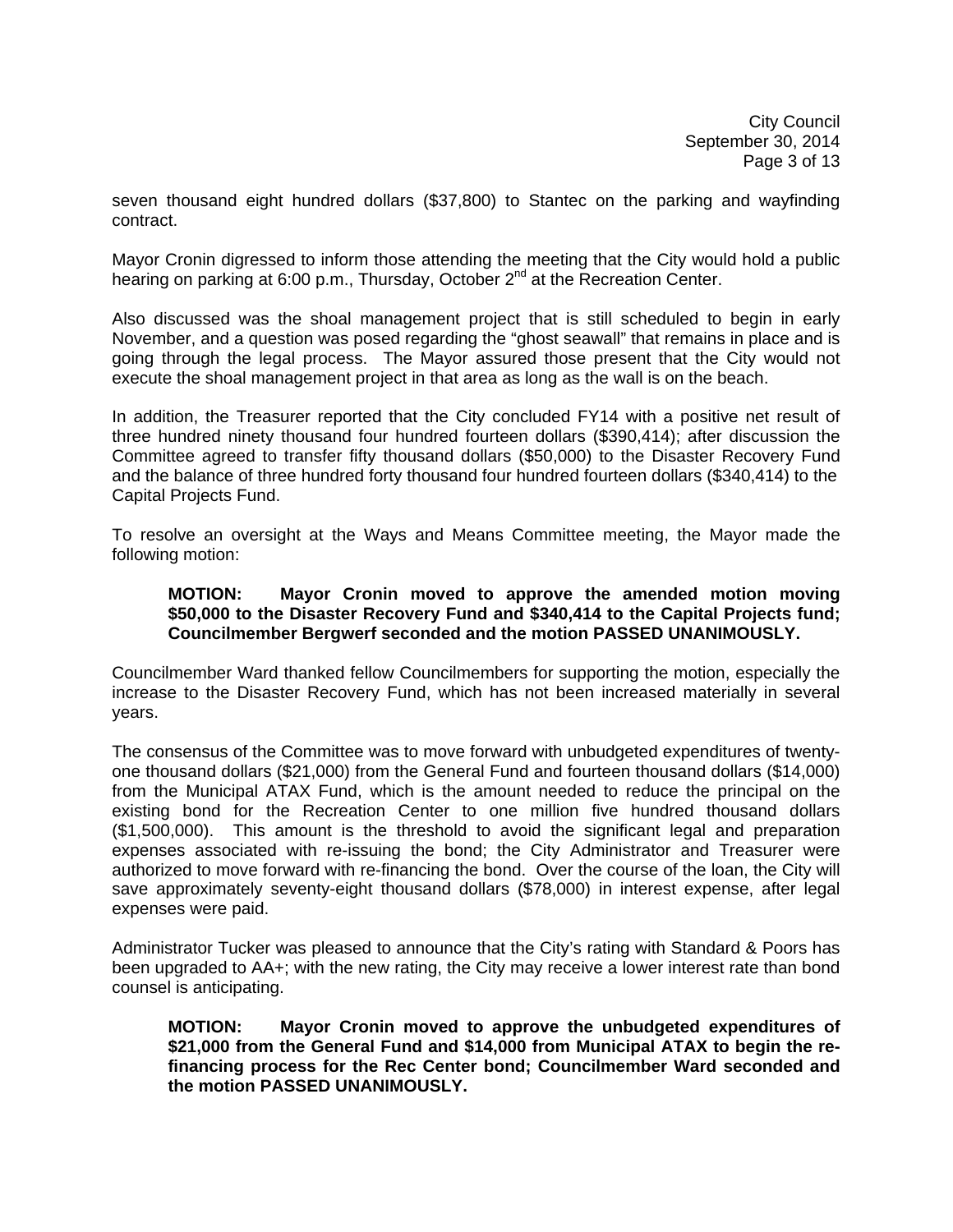City Council September 30, 2014 Page 4 of 13

The Mayor reported that the Front Beach lighting project is moving forward. The Committee authorized sixty-seven thousand five hundred (\$67,500) of the one hundred twenty-five thousand (\$125,000) included in the FY15 budget and to use forty-nine thousand six hundred sixty-two (\$49,662) from the City's Non-standard Service Fund with SCE&G.

On the day of the meeting, Administrator Tucker was notified by C.T. Lowndes that FEMA had accepted the information presented by the City over a period of three (3) months that the Rec Center is a flood-proof building; the approval resulted in a reduction to the annual flood insurance premium from forty-four thousand dollars (\$44,000) to approximately three thousand dollars (\$3,000). The City will apply for a refund of the five thousand dollars (\$5,000) paid to Lloyd's for flood insurance in the interim. Having had this experience with FEMA, staff members have begun to gather similar information for Fire Station 2.

A brief discussion about the community rating system, which also is a part of FEMA, that rates every community, ensued; the City's rating determines the amount of discount a resident of the island receives on fire insurance. The audit has been completed, but it will likely be six (6) weeks before the City receives the result.

In conclusion, the Committee discussed the appreciation event, which is typically held in December, to recognize all who work for the City, i.e. City personnel, boards and Commissions, etc. The decision has been made not to have an event in winter, but to hold a River Dogs Day for the Isle of Palms with a picnic. Additionally, the Committee agreed to increase the grocery gift cards given to employees for the holiday season.

The next meeting will be at 5:45 p.m. on Tuesday, October  $21^{st}$ .

## **B. Public Safety Committee**

Councilmember Bettelli reported on the meeting of September 11<sup>th</sup> where Mr. Emery Brown made several comments about the Isle of Palms Police Department. Chief Buckhannon stated that he had sent a letter to SCDOT on behalf of the City requesting a sign that would indicate that the intersection at  $25<sup>th</sup>$  Avenue and Waterway Boulevard is not a four-way (4-way) STOP; since this is a SCDOT road, the decision is totally up to them. The request for a beach photo shoot was unanimously approved by the Committee as it was by Council earlier. In the Fire Department Report, Chief Graham had reported that, in the month of August, personnel responded to the smell of an electrical burn that turned out to be an air conditioner problem; they also responded to a report of a mentally-disabled woman in her twenties (20s) who was missing; personnel located her in the water near 45<sup>th</sup> Avenue. Personnel responded to a call of a drowning behind the Windjammer; despite the efforts of personnel, the person did not survive.

For the month, the Fire Department responded to one hundred seventy-two (172) calls, and personnel performed twenty-five (25) fire inspections that revealed eighty (80) violations. The Chief explained that the two (2) calls to EMS with longer response times were at Ocean Point at the tip of the northern end of the island behind a security gate. Personnel have responded to three hundred seventy-eight (378) total calls in 2014, and thirteen (13) station tours were given in August. Six (6) pre-incident surveys were done. Beginning in January 2015, personnel will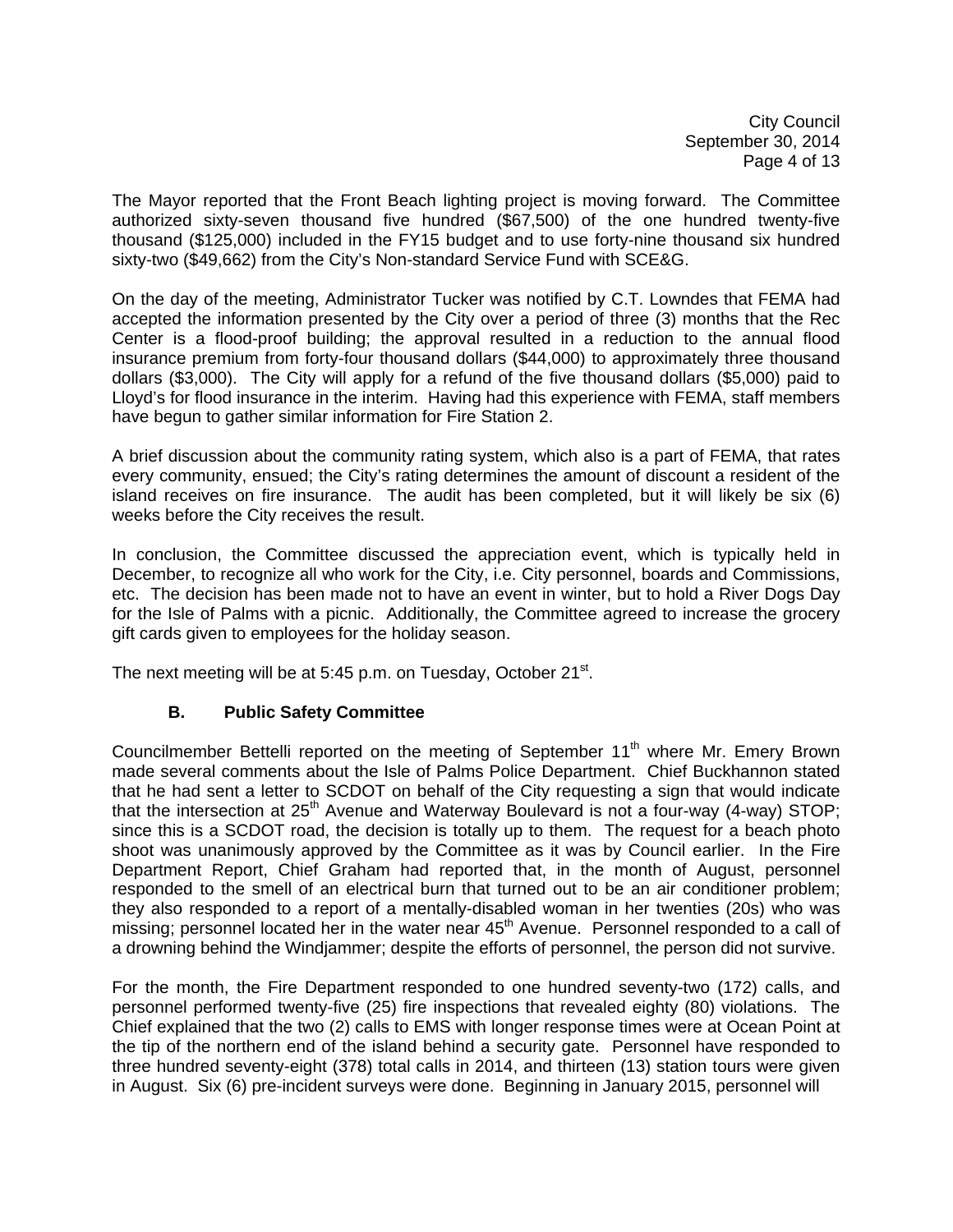City Council September 30, 2014 Page 5 of 13

try to learn whether the person receiving EMS aid is a day-visitor or vacationer at the request of Councilmember Carroll.

From the Police Department August report, Chief Buckhannon noted that the island was hit with a rash of golf cart thefts; the golf carts have frequently been returned to the place where they were taken, but with serious damage. Officers have been trying to inform people that they must secure their golf carts with something other than the key since one (1) particular brand of cart has a universal key. The problem of thefts on the beach continued as well; in this situation, people are leaving their valuables unsecured while they go for a swim or walk on the beach. When they return they find their valuables missing; often the perpetrator takes car keys, locates the car, takes anything of value and leaves the keys in the car. Officers wrote a total of one hundred sixty (160) reports in August and have written a total of twelve hundred four (1,204) year-to-date. Of the fifty-two (52) arrests in the month, the majority were for liquor violations. The Livability Report showed nineteen (19) noise violations; two (2) received citations, fourteen (14) received warnings and the remaining three (3) were found to be unwarranted. Chief Buckhannon stated that he has ordered a block of tickets from the state to use for training on the scanners; the training is expected to begin soon.

The next Public Safety Committee meeting will be at 10:00 a.m., Thursday, October 9<sup>th</sup> in the Conference Room.

Chair Bettelli noted that the Barrier Island ECOthon will be Sunday, October 19th.

Mayor Cronin reminded those present that the IOP Connector Run will be Saturday, October 4<sup>th</sup>; the Connector is expected to close around 7:00 a.m. and re-open about noon.

Councilmember Harrington stated that the proceeds from the race will be donated to organizations working to prevent child abuse.

## **C. Public Works Committee**

Reporting from the meeting of September 10<sup>th</sup>, Councilmember Ward related that Westy Westmoreland, SCE&G Manager of Lighting, and Sam Loggins, design engineer were present to review their plan for the Front Beach lighting project and to provide costs estimates. The new lights are expected to be operational by early spring as the result of the approved contract award earlier in the meeting. From the August report, Councilmember Ward commented that garbage was up from the same month in 2013 and debris was down; one (1) reason debris was down was due in part to issues with the flatbed and Caterpillar. Administrator Tucker had no update on the depression on Seahorse Court since the City has not received the Intergovernmental Agreement from Charleston County; Councilmember Ward asked the Administrator if there has been any change since the meeting, and she replied that there was nothing to report. The Committee had a lengthy conversation about reducing twice-a-week garbage collections in the summer of 2015; the consensus was to implement the Director's plan and to continue to evaluate and to make changes as needed.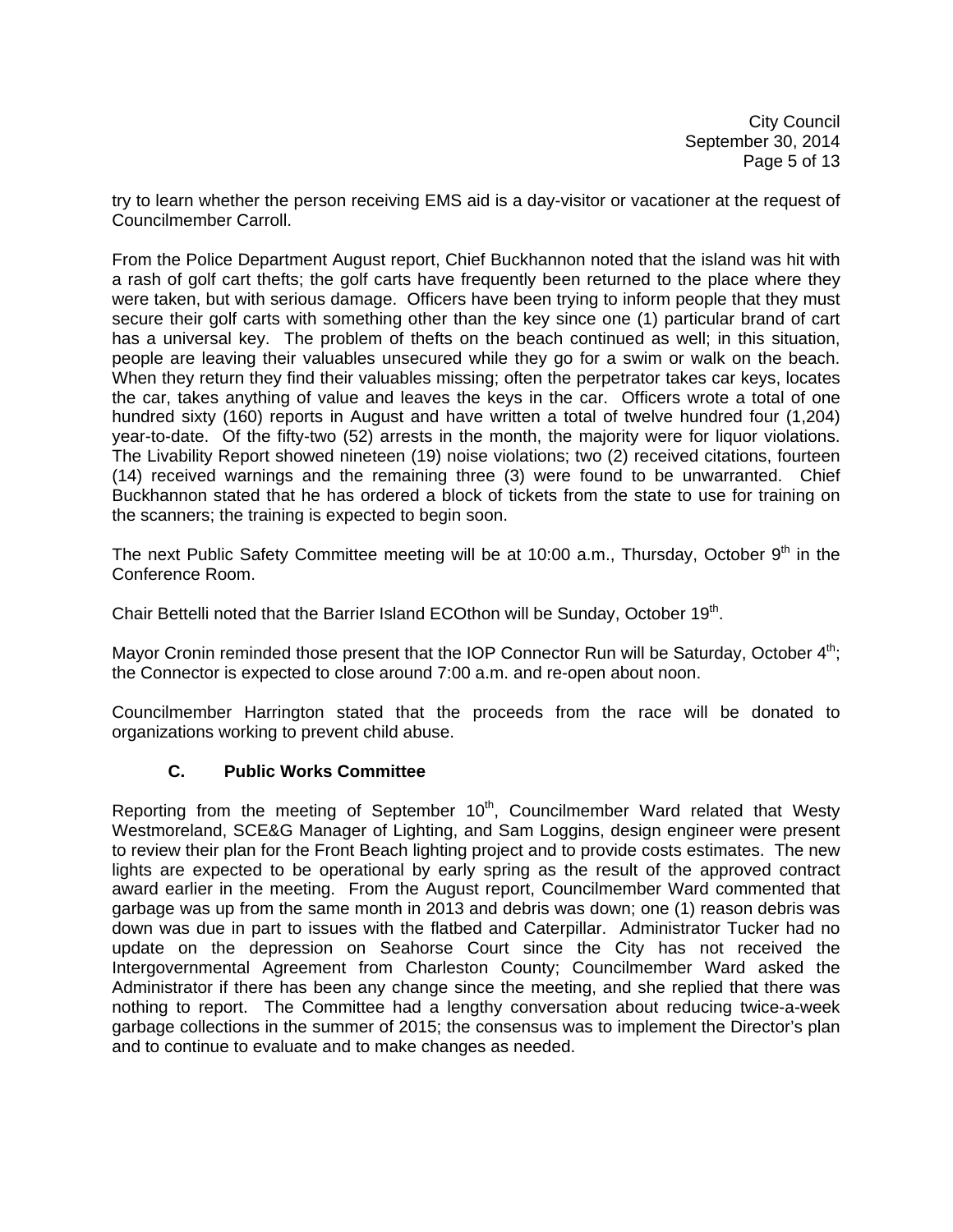City Council September 30, 2014 Page 6 of 13

Referring to the possible elimination of twice-a-week garbage collections, Councilmember Bettelli said that the discussion did not include the odor that is generated in a short period of time from the combination of shrimp and the hot summer sun.

Mayor Cronin noted that the minutes indicate that there was a brief conversation about the resurfacing of Palm Boulevard between  $41<sup>st</sup>$  and  $57<sup>th</sup>$  Avenues and asked the Administrator whether she had any additional information. In dialogues with Charleston County Transportation personnel, the Administrator was asked about the City's decision regarding the crossings at  $46<sup>th</sup>$  and  $56<sup>th</sup>$  Avenues; since the estimates for the work were quite high, the City decided not to go forward. Charleston County personnel asked whether the City would reconsider if their contractor were to give a more favorable estimate; a decision will be based on the new estimates.

The Public Works Committee will hold its next meeting at 5:30 p.m., Wednesday, October  $8<sup>th</sup>$ .

### **MOTION: Mayor Cronin moved to award a contract to SCE&G for \$117,162.91, composed of \$67,500.41 from Municipal Accommodations Taxes and \$49,662.50 from the City's Non-standard Service Fund with SCE&G; Councilmember Ward seconded.**

Councilmember Buckhannon asked whether the funds for this project were included in the FY15 budget; Administrator Tucker stated that one hundred twenty-five thousand dollars (\$125,000) was budgeted.

# **VOTE: The motion PASSED UNANIMOUSLY.**

## **D. Recreation Committee**

Councilmember Carroll reported on the meeting of September  $9<sup>th</sup>$  when Director Page had stated that summer athletic camps were held every week over the summer and were filled to capacity. Attendance is very good at the early morning boot camp, but there is room for more. Children's tennis lessons continue to be a huge success; the Department has started a waiting list. The 16<sup>th</sup> Annual Half Rubber Tournament was held on Saturday, August 16<sup>th</sup> from 8:00 a.m. to 7:30 p.m.; sixteen (16) teams participated. For the IOP Beach Run, there were three hundred fifty-seven (357) participants. Preventative maintenance was done on the HVAC systems at the Recreation Department in August. The Committee not only discussed the message boards at the Connector and Breach Inlet but also the use social media to advertise special events. The Committee also discussed the future goals and needs of the Recreation Department and concluded that currently the community's needs are being met.

The Community Wellness Fair was held from 7:00 a.m. to noon on Thursday, September  $25<sup>th</sup>$ ; there were more vendors than in the past. Forty-seven (47) employees had blood work done; fifty (50) employees received flu shots; approximately sixty (60) members of the community preregistered for blood in addition to twenty (20) or so walk-ins.

Chair Carroll reiterated that the IOP Connector Run will be Saturday. October  $4<sup>th</sup>$ . Other upcoming events are Ghostly Tide Tales that will be held at the 28<sup>th</sup> Avenue beach access on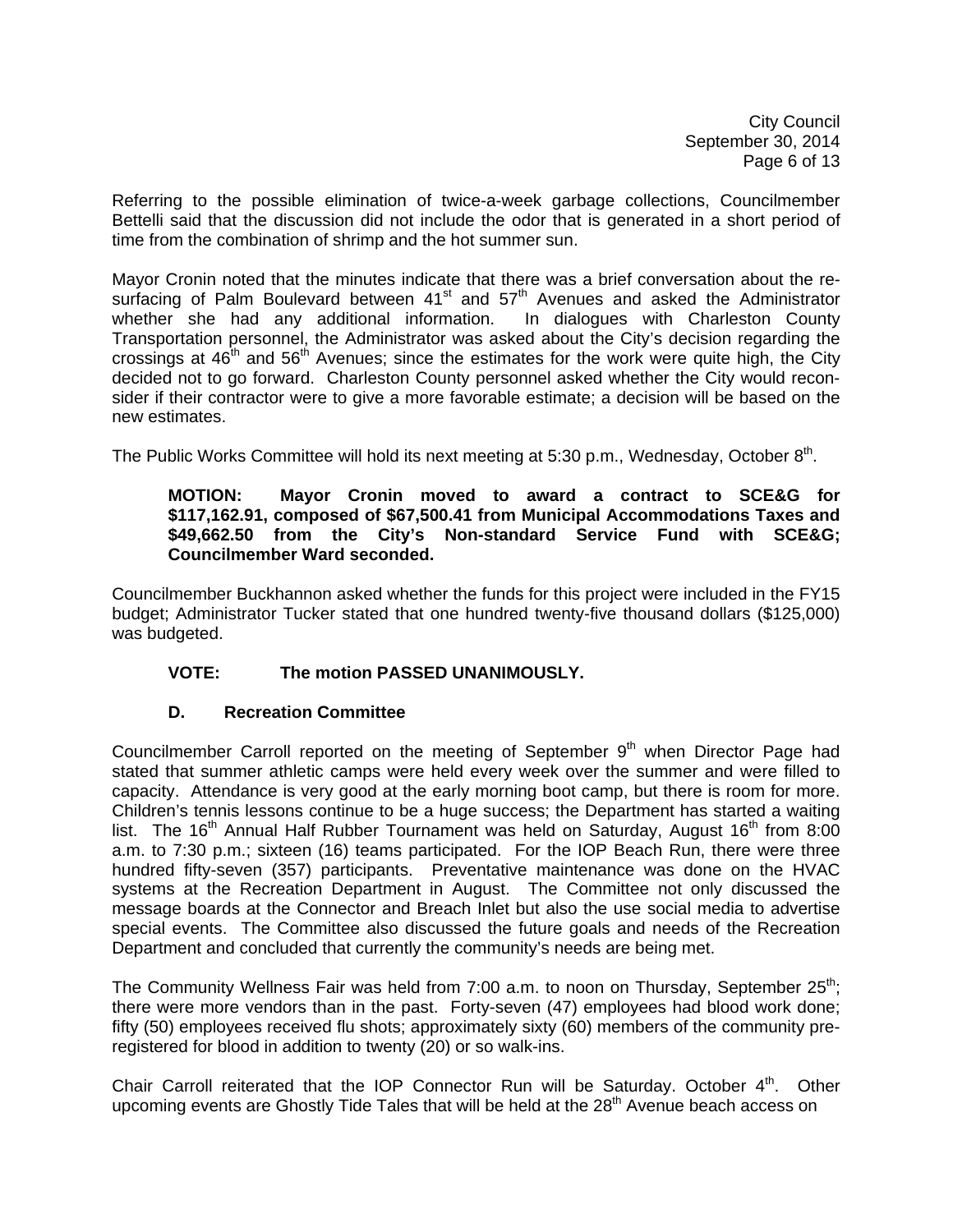Friday, October 24<sup>th</sup>, and the annual Halloween Carnival will be on Friday, October 31<sup>st</sup> from 5:00 p.m. to 7:00 p.m.

The ball field rehabilitation is going slower than desired, but the project looks good.

The Recreation Committee will meet again at 9:00 a.m. on Tuesday, October  $7<sup>th</sup>$  in the Conference Room.

### **E. Personnel Committee**

The first order of business at the Personnel Committee meeting of September 18<sup>th</sup> was the City Administrator's job description and evaluation, but, hoping that Councilmember Harrington would arrive late, the Committee agreed to discuss later in the meeting. Councilmember Ferencz explained that the Committee has reviewed, revised and developed new job descriptions with the assistance of the department managers; no revisions or updates were deemed necessary for the Fire, Building and Recreation Departments. The revised/updated job descriptions were included in meeting packets.

Councilmember Ward said that he understood that among the reasons to go to the Consolidated Dispatch Center (CDC) were it would be more efficient and save the City money, and he also understood that the City was going to retain a couple of dispatchers until the CDC was running smoothly. Since the City transitioned in October 2013, the process appears to be working well. He asked whether the job title change from Communications Technicians to Communications Specialists was for the former dispatchers and voiced his perception that the positions were to be eliminated completely.

Administrator Tucker stated this title change is only to change the name of the position as it stands and to make the title more consistent with their current role; Council has the continuing authority from year to year to decide if it wants to fund those positions.

Councilmember Ward asked whether the City still needed dispatchers. The Administrator explained that the people who perform that function are now at the front desk; they have been moved from the "heart of the building" to a location where they can greet people who are seeking police assistance. They have been given additional responsibilities that include monitoring the radio, answering phone calls on the non-emergency lines, acting as receptionists for the Department, distributing hurricane re-entry stickers, selling dog licenses, alarm permitting, and bicycle licenses.

On the subject of the CDC, Administrator Tucker stated that the City has transitioned fairly well on the police side, but the City has continued to work on the fire and rescue side. She reported having discussed several issues with her counterpart at the CDC in a meeting last week.

The Administrator reiterated that it is the will of Council each year in budget discussions to fund those positions after the need for the positions is evaluated by Chief Buckhannon.

Responding to Councilmember Harrington's query, the Administrator recalled that this position is responsible for "ten-minute (10 min.) hits" to determine if a person stopped ln the island is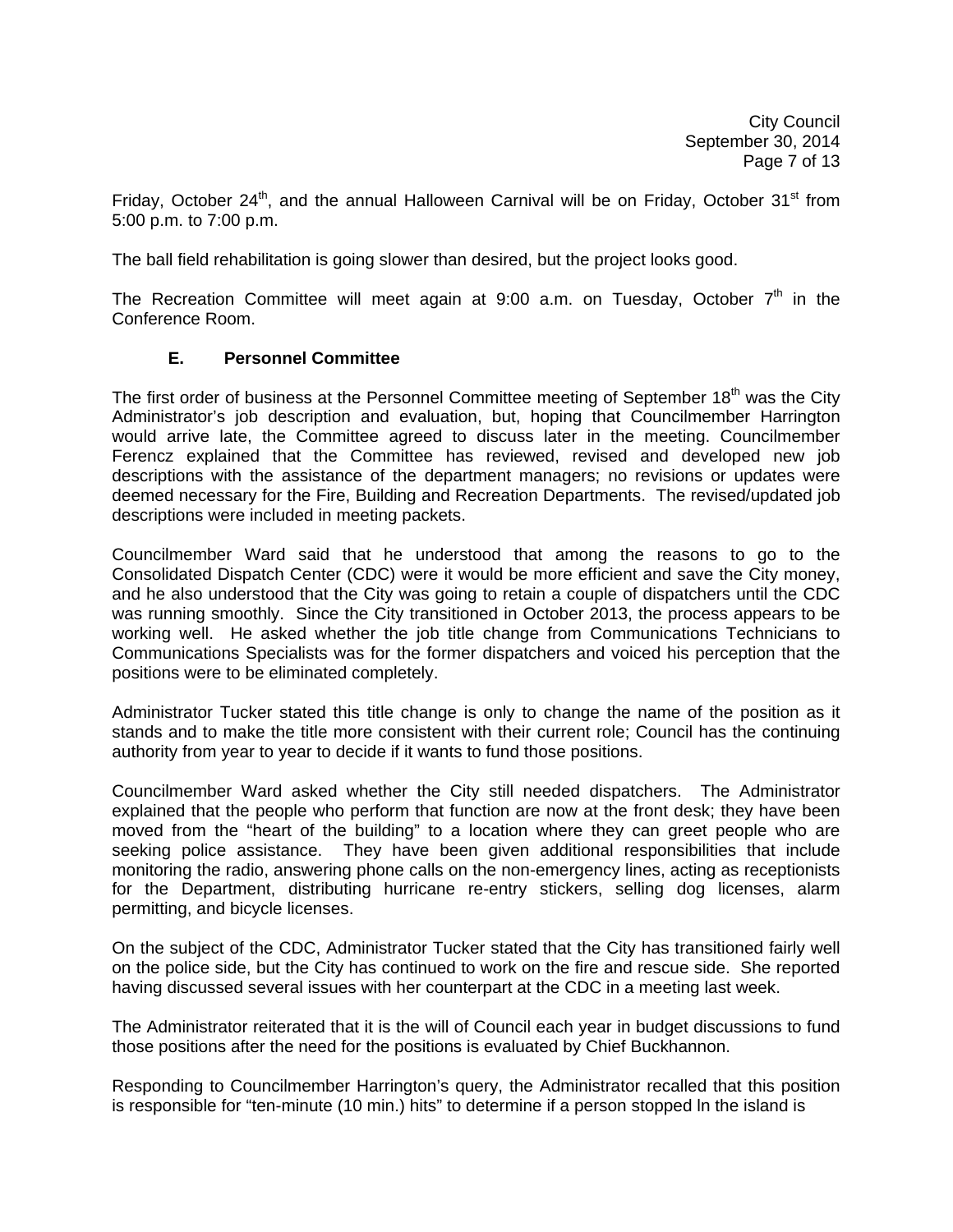wanted by another jurisdiction for extradition. The CDC cannot perform this task because it is not a law enforcement agency; if City personnel no longer perform this function, it will have to hire a third party.

Chief Buckhannon stated that, what the Communications Specialist job description has done is to take away the emergency aspect that they used to do and recognizes what they do now.

The Chief said that the position was thoroughly discussed at Public Safety Committee meetings in the budget process.

Councilmember Loftus asked how these newly assigned job functions were done in the past since they were handled then. Changes from the past to now are the registration functions they handle, receptionist duties and responding to citizens' needs as they call in.

Councilmember Carroll stated that he would like for the Public Safety Committee to review the job descriptions for the Police Department. According to Chief Buckhannon, these persons determine whether the calls to the livability hotline truly fall under the livability heading or should be handled by a patrol officer.

Councilmember Ward asked whether the new supervisor evaluation form is used to evaluate the City Administrator; Councilmember Ferencz stated that it was not.

Councilmember Loftus questioned that a department as small as the Public Works Department needed both a Director and Assistant Director.

Councilmembers Buckhannon and Ward recommended that all of the revised/updated job descriptions be approved at one time at the October Council meeting.

Mayor Cronin reiterated that the Public Safety Committee would review the job descriptions for the Fire and Police Departments at their October and that all of the job descriptions would come before Council at the October meeting.

#### **MOTION: Councilmember Ferencz moved to adopt the new City-wide supervisor and non-supervisor evaluation forms; Councilmember Harrington seconded.**

Councilmember Ward again stated that he preferred to vote on the job descriptions and evaluation forms at one time when everything was completed; in his opinion, critical information was missing.

Councilmember Bettelli said that he did not see any missing information and that the evaluation forms were totally separate from the job descriptions. He added that the City has used these forms in the past, and there was only a minor tweak to the supervisor evaluation form; he also noted that he did not understand why the evaluations could not be approved because the job descriptions were not approved.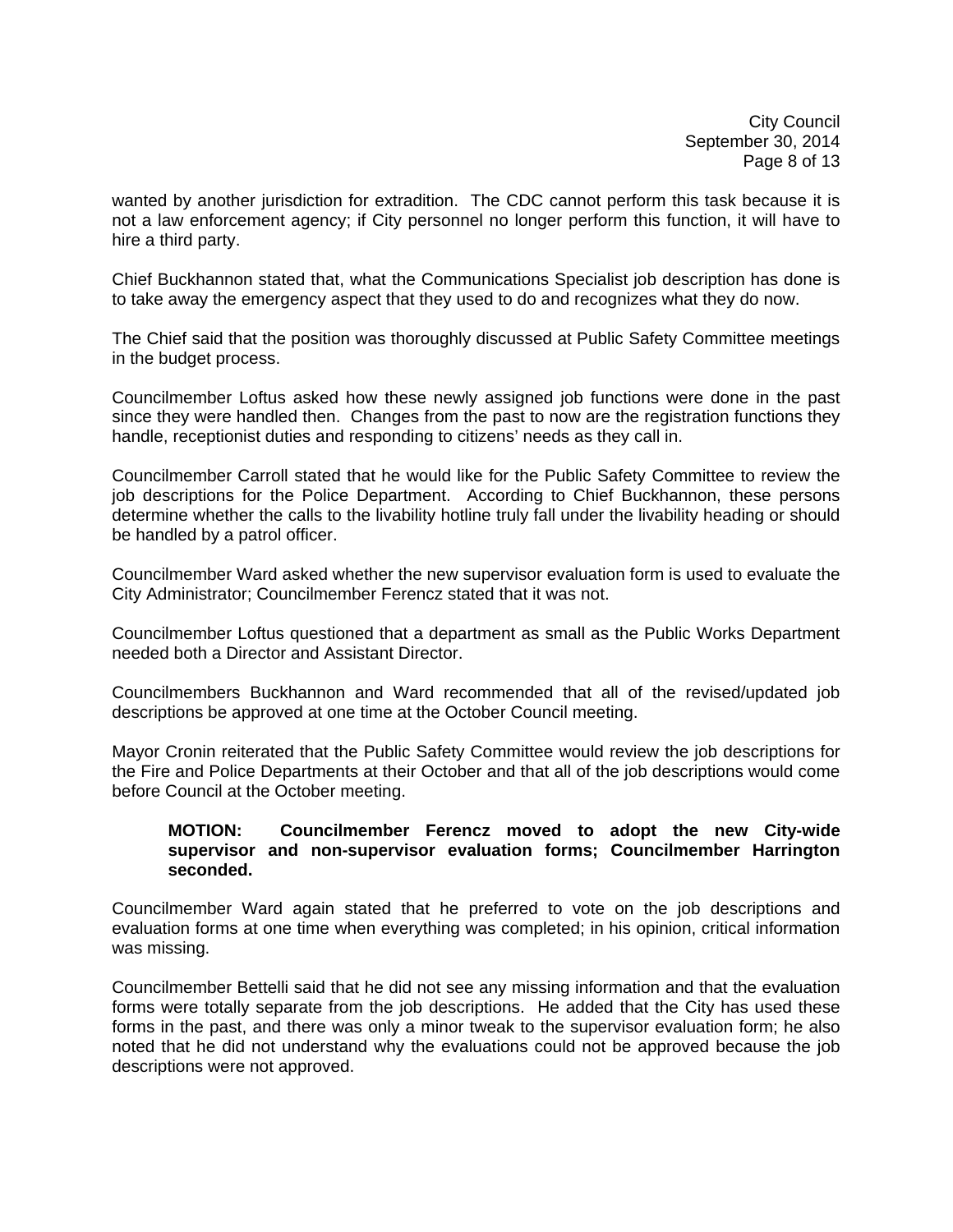Councilmember Ferencz confirmed to Councilmember Ward that the City Administrator's job description and evaluation tool were not addressed at the September Personnel Committee meeting and, therefore, were not ready.

Mayor Cronin also stated that he did not see that the two (2) were linked.

Administrator Tucker iterated that, if approved, these evaluation forms will be used in January 2015 for 2014 evaluations, which department managers typically start toward the end of December.

Councilmembers Ferencz and Harrington withdrew their motion and second, respectively.

Referring to the Committee approach under which the City functions, Councilmember Harrington stated that the Personnel Committee had thoroughly vetted the job descriptions and evaluation tools; therefore, he did not understand the delay.

In the way of employee recognition, the Administrator complimented Director Pitts for his actions that led to the apprehension of the suspect in the stabbing at Mount Pleasant Town Center. Also acknowledged were memos from Sergeant Maloney and Captain Usry commending Officer Postell for her work performance; Captain Usry stated the following:

 "This dedication is a great example of an officer going beyond just their regular duties and responsibilities."

The departmental staffing report for September indicates that, in the Police Department, the position of Animal Control Officer has yet to be filled and the two (2) BSO openings will not be filled this late in the season; in addition the Fire Department has one (1) opening for a firefighter.

The next Personnel Committee meeting is scheduled for 10:00 a.m., Wednesday, October 8, 2014 in the Conference Room.

The August Safety Sweepstakes winners were Nick Bako from the Recreation Department, Tracy Waldron from the Police Department, Russell Roper from the Public Works Department and Garrett Meador from the Fire Department.

## **F. Real Property Committee**

From the meeting of September 9<sup>th</sup>, Councilmember Loftus reported that the first item of *New Business* was a matter of housekeeping to resolve something that was left incomplete in the past, i.e. the consideration of transferring assets to the IOP Water and Sewer Commissions. This action must be in ordinance form and, as such, appears later on the *Agenda* for First Reading. Liollio Architecture representatives explained how they had arrived at estimates for the two (2) sites, i.e. the existing site on Front Beach and the larger municipal parking lot, under consideration for new public restrooms; this item was thoroughly discussed at the Ways and Means Committee meeting. The current lease holder for the marina store has indicated his desire to renew his lease; he suggested merging the lease for the marina and the lease for the store into one (1) and extending the duration of the lease to thirty (30) years. This item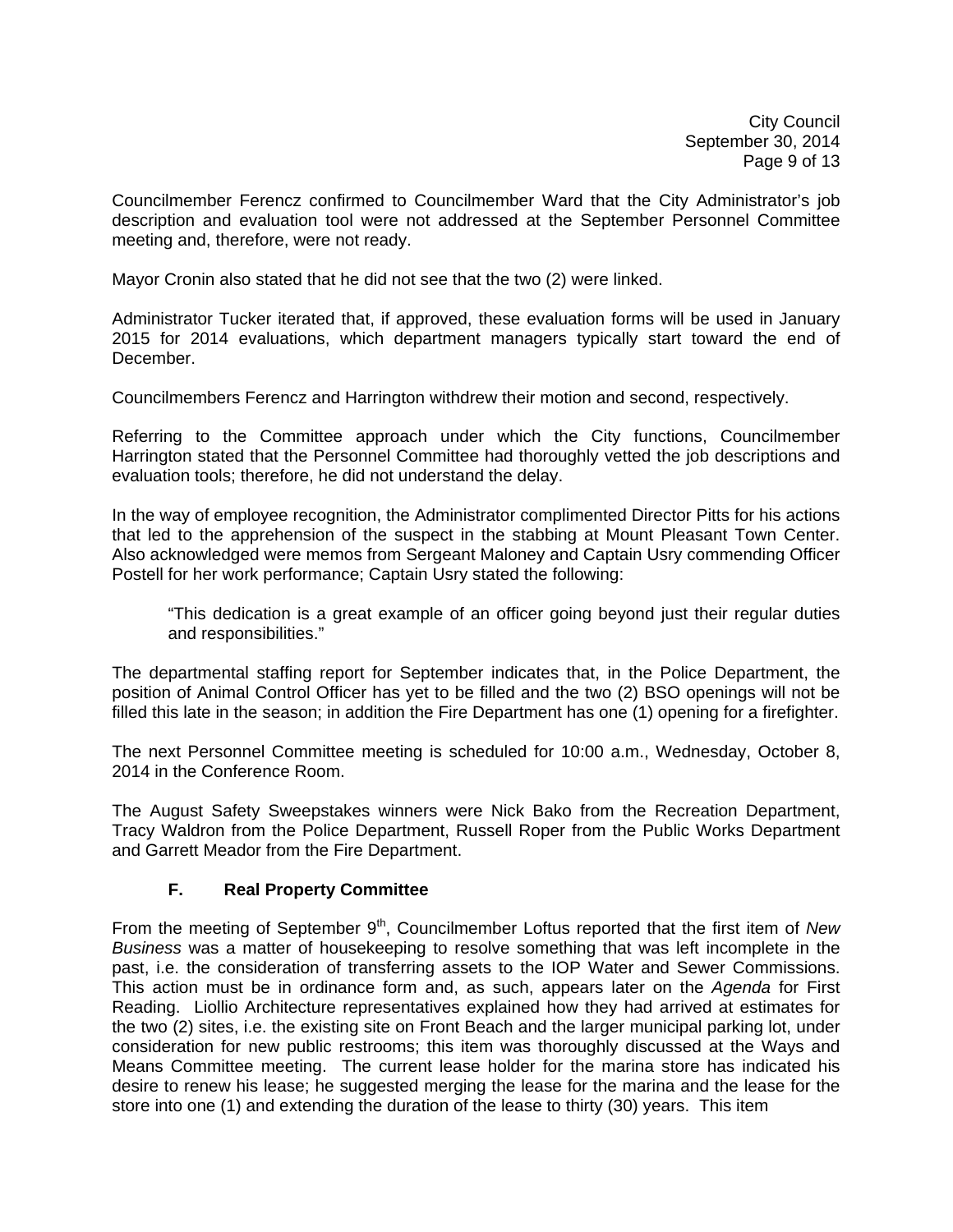City Council September 30, 2014 Page 10 of 13

continues to be a work-in-progress. The Committee was informed of the marina stakeholders' meeting held on August  $27<sup>th</sup>$  that focused on the water side of the marina. The Committee unanimously approved the expenditure to sand and scrape the rusted areas, apply a rust inhibitor to the fencing, seal with a top coat and replace the rusted finials; the fencing being rehabilitated is primarily at the Oceanside Inn and at the Windjammer. Beach access handicap improvements are being investigated by the Committee; Director Kerr and Director Pitts agreed that the  $9<sup>th</sup>$  Avenue beach access would be the best location for handicap improvements. In surveying the path, it was discovered that the path has migrated onto private property. The biggest challenge for the Isle of Palms in creating handicap access to the beach is the dunes. The second beach access that possibly could be improved for handicap access is at  $42<sup>nd</sup>$ Avenue. On the subject of tenant rents, the Committee was informed that Morgan Creek has paid ten thousand dollars (\$10,000) toward the fifty thousand dollars (\$50,000) owed in additional rents; all other tenants are current; Administrator Tucker responded to Councilmember Loftus' question that no money has been received since the Real Property meeting.

The next meeting of the Real Property Committee will be at 5:30 p.m., Tuesday, October  $9<sup>th</sup>$  in the Conference Room.

Councilmember Ferencz asked whether the handicap beach accesses were included in the budget; Administrator Tucker stated that staff has received no direction from the Committee, but a walkover was budgeted for on which the City has decided not to move forward. The City has been receiving some pressure from physically challenged people who are asking that the City consider providing more handicap accesses. The thought has been re-directing some budgeted money toward that initiative, but this is still being discussed by the Committee.

Councilmember Ward inquired about the City's applying for grants. The Administrator answered that this idea is in the initial stages.

Mayor Cronin recalled that the City had gotten grants for the handicap accessible beach path at  $21<sup>st</sup>$  Avenue, and added that "it was 'touch and go' as whether the burden of administration to adhere to the grant was worth the funds received from the grant."

Councilmember Ferencz asked if the City had a policy that allows tenants not to pay their rent, and if not, how is the City allowing a tenant to be in arrears by forty thousand dollars (\$40,000)? Administrator Tucker responded that the City is "perpetually pursuing" payment; technically the tenant is in default of their lease. If it were the will of City Council to pursue eviction for being in default of the lease, the City could begin that process.

The Mayor clarified that the money owed is not for the monthly rent, but for additional rent based on the amount of revenue generated for the most recent fiscal year.

According to the Administrator, this tenant has always paid what is owed to the City, along with whatever late fees were applied.

Councilmember Ferencz expressed the opinion that, if this is a perpetual challenge, the City should put in place a policy that the payment is to be received over a specified amount of time.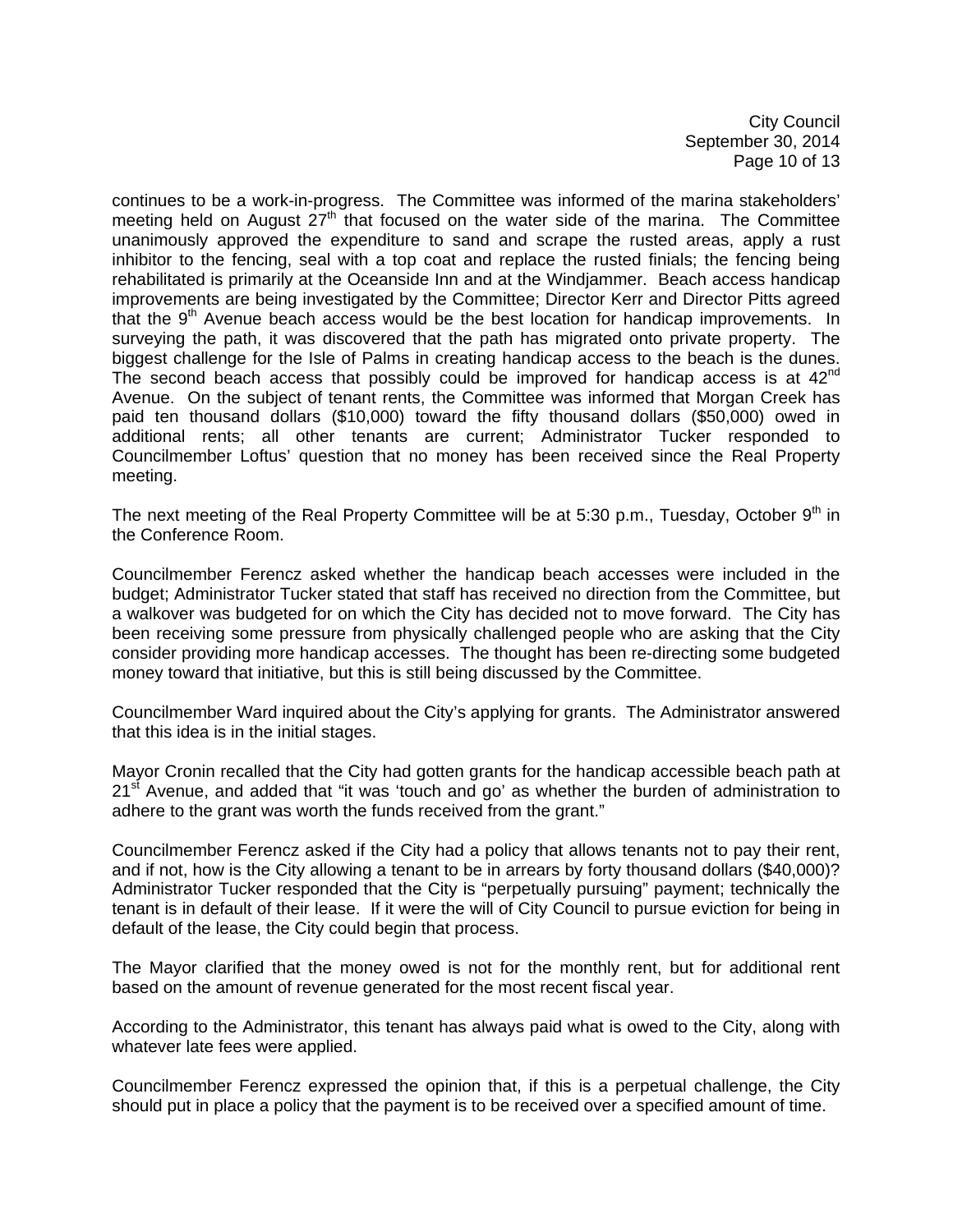The Administrator said that language to that effect could be added as an amendment to the lease.

- **6. Reports from City Officers, Boards and Commissions** 
	- **A. Accommodations Tax Advisory Committee** no meeting in September
	- **B. Board of Zoning Appeals** minutes attached
	- **C. Planning Commission** no meeting in September
- **7. Reports from Special or Joint Committees** None
- **8. Petitions Received, Referred or Disposed of** None
- **9. Bills Already in Possession of Council**

 **Second Reading of Ordinance 2014-10 – An Ordinance of the Mayor and Council of the City of Isle of Palms, South Carolina Providing for the Implementation of the Provisions of the Fairness in Lodging Act.** 

 **MOTION: Mayor Cronin moved to approve for Second Reading, waiving the reading, of Ordinance 2014-10 as stated above; Councilmember Bettelli seconded and the motion PASSED UNANIMOUSLY.** 

**10. Introduction of New Bills, Resolutions and Proclamations** 

 **Re-adoption of the City's Safety Policy** 

**MOTION: Mayor Cronin moved for the re-adoption of the City's Safety Policy and to suspend the reading; Councilmember Harrington seconded and the motion was PASSED UNANIMOUSLY.** 

A copy is attached to the historical record of the meeting.

**Proclamation in Support of the Charleston STEM Festival Day** 

 **MOTION: Mayor Cronin moved to approve the proclamation and suspend the reading; Councilmember Buckhannon seconded and the motion PASSED UNANIMOUSLY.** 

 **First Reading, by title only, of Ordinance 2014-05 – An Ordinance Authorizing the Transfer of all Right, Title and Interest that the City of Isle of Palms may have in the Properties Identified as TMS #568-12-00-301, TMS #571-07-00-029, TMS #568- 12-00-004, TMS #568-09-00-042, TMS #570-05-00-175, and TMS #571-07-00-030, and Water and Sewer System Appurtenances and Easements, by Quitclaim Deed to the Isle of Palms Water and Sewer Commission.** 

The Mayor noted that this is a housekeeping matter from 1992.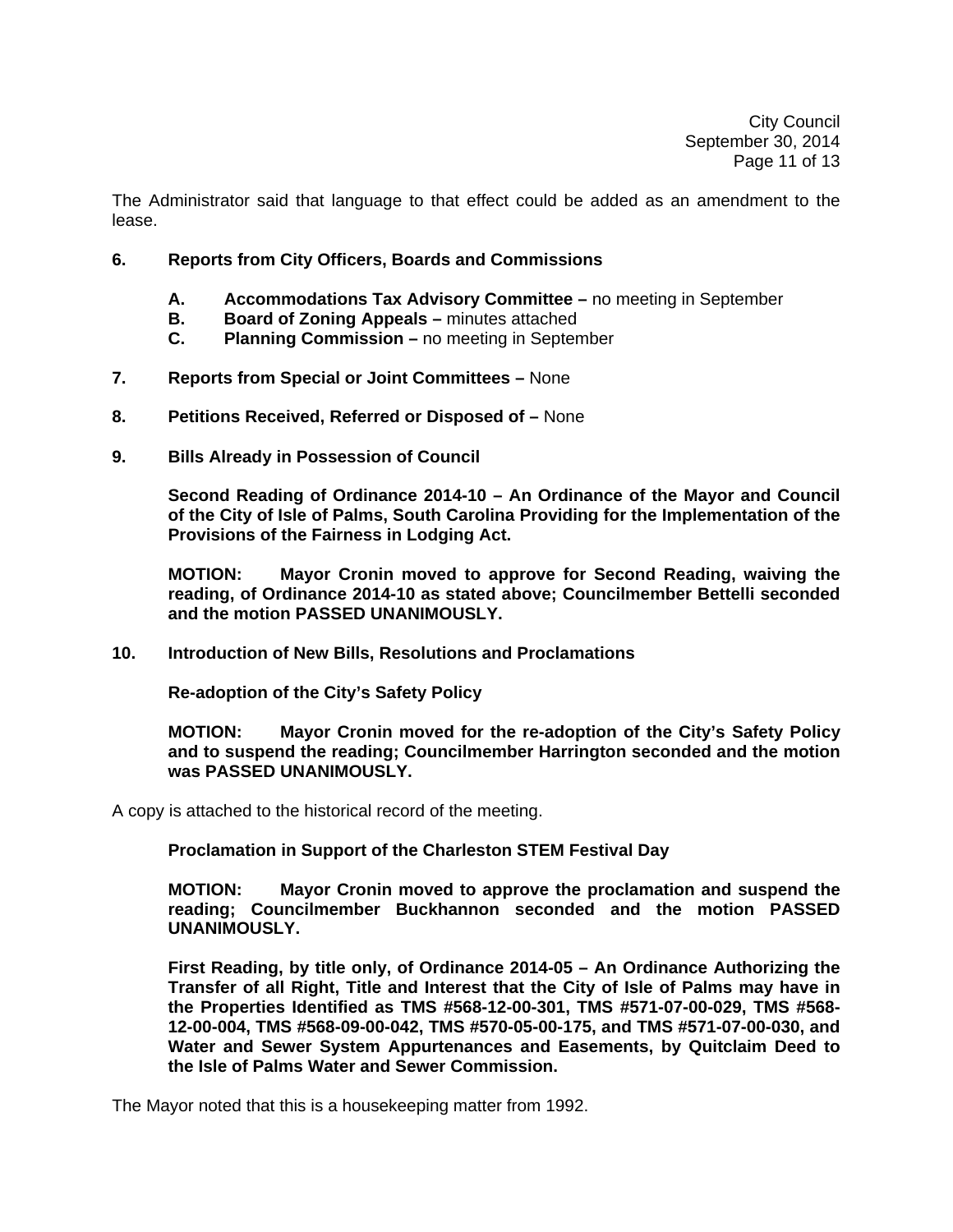City Council September 30, 2014 Page 12 of 13

 **MOTION: Mayor Cronin moved to approve for First Reading of Ordinance 2014-05, by title only; Councilmember Bettelli seconded and the motion PASSED UNANIMOUSLY.** 

#### **11. Miscellaneous Business**

#### **Discussion of Golf Cart Statute**

Mayor Cronin stated that the statute had been included in meeting packets and he opined that everyone had read it.

Councilmember Ward preceded his comments with information that he has "lived on the planet for sixty-three years and never had so much as parking ticket in my life. . . . I get elected to Council, and my first major crime was 'dog at large;' I was convicted and paid the fine. And here I am . . . pulled over in my golf cart.'

The Councilmember stated that he has learned that he has been breaking the law for many years, but it has come to his attention that it is impossible to go from  $20<sup>th</sup>$  Avenue south to the end of the island, to Harris Teeter, or City Hall, the post office or any of the restaurants on Front Beach in a golf cart. Obeying the law means going in the daytime and staying off the sidewalks except to cross them. This is the reason that he has asked for this issue to be added to the Agenda. He noted that on July 4<sup>th</sup> there are two to three hundred (200-300) golf carts coming from the north end of the island for the annual parade, and every one of them is in violation. Councilmember Ward stated that, from discussion with the City Administrator, the City Attorney could write a letter to Columbia, and the goal is to get the law changed.

Councilmember Buckhannon added that, be it driving a golf cart on a state road or in the state right-of-way, a person is in violation. He recalled from a past effort to change the law that those in favor of a change are up against lobbyists with bigger pockets; he added that he had tried to enforce home rule.

Mayor Cronin noted that one (1) section of the law gives much more leeway to low-speed vehicles than to golf carts, noting that they can be driven on Palm Boulevard. Since allowances were made for that class of vehicle, he is not opposed to pursuing changes for golf carts. He suggested that the legislature give the City some 'home rule' on the island; the City could then set up a safety corridor that would protect all involved.

Councilmember Ward related that the officer with whom he dealt indicated that the Police Department was getting complaints about golf carts on the sidewalk.

The Mayor also noted that other communities are trying to get changes to the golf cart statute, particularly Sun City; they want to be able to drive at night on secondary roads in their controlled environment. The Mayor stated that another potential problem could be directing people onto private property.

In Mayor's estimation, there are approximately eleven hundred (1,100) golf carts on the island.